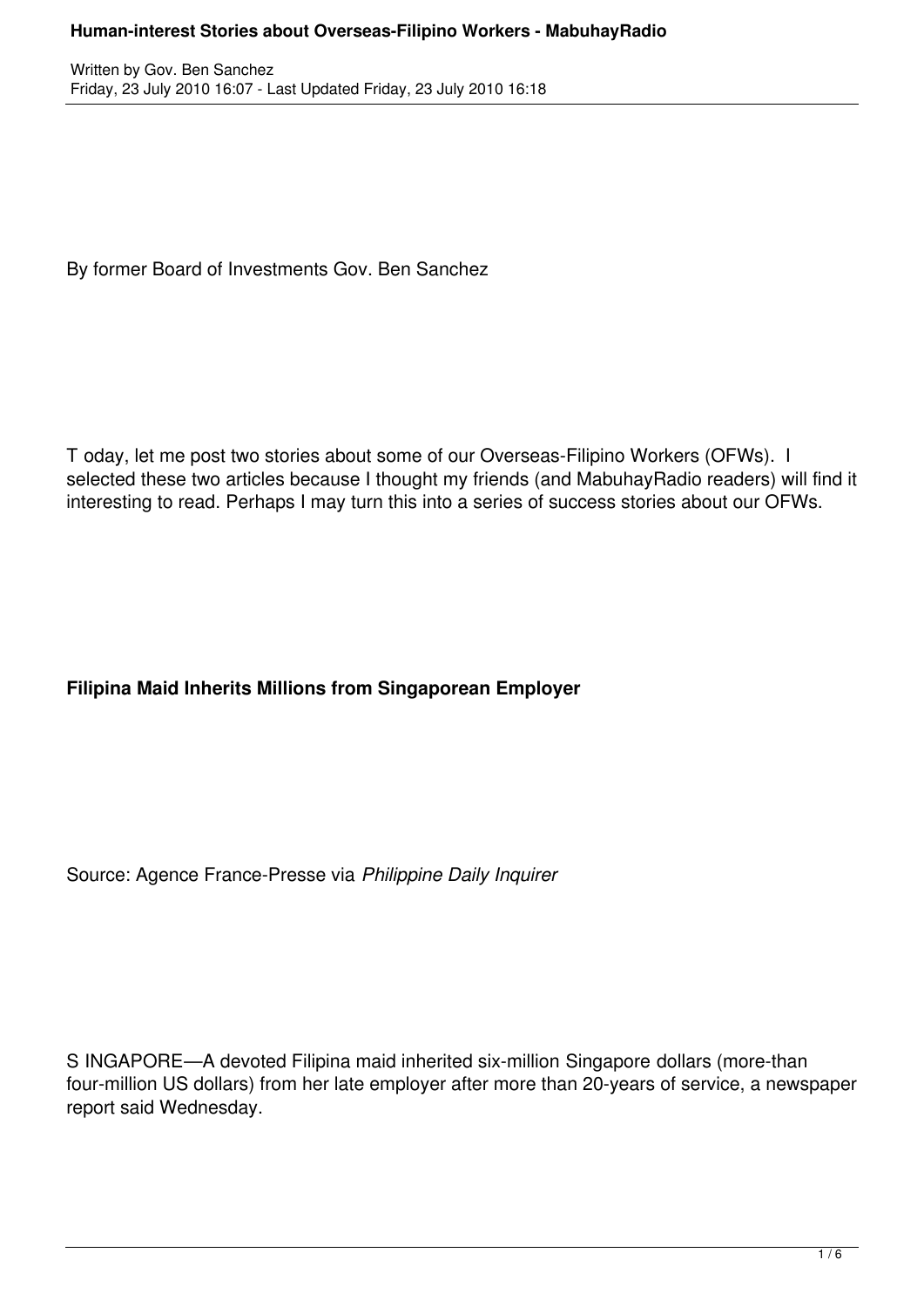### **Human-interest Stories about Overseas-Filipino Workers - MabuhayRadio**

Written by Gov. Ben Sanchez Friday, 23 July 2010 16:07 - Last Updated Friday, 23 July 2010 16:18

"I am the luckiest maid in Singapore, with or without the money," the 47-year-old single woman – identified only by the pseudonym "Christine" – told the *Str aits Times* in an interview.

The windfall, including cash and a luxury apartment near the Orchard Road shopping belt, came from the estate of her employer Quek Kai Miew, a medical doctor and philanthropist who died last year at 66.

The maid had also taken care of the doctor's late mother, and was told that she would be a beneficiary of her employer's will when it was drawn up in 2008.

"There were no secrets between us. I was not surprised at all when she told me how much I was going to get," the maid recalled.

"Christine" was devastated when Quek died a year ago, as the two were inseparable, and temporarily moved in with the doctor's nephew for solace.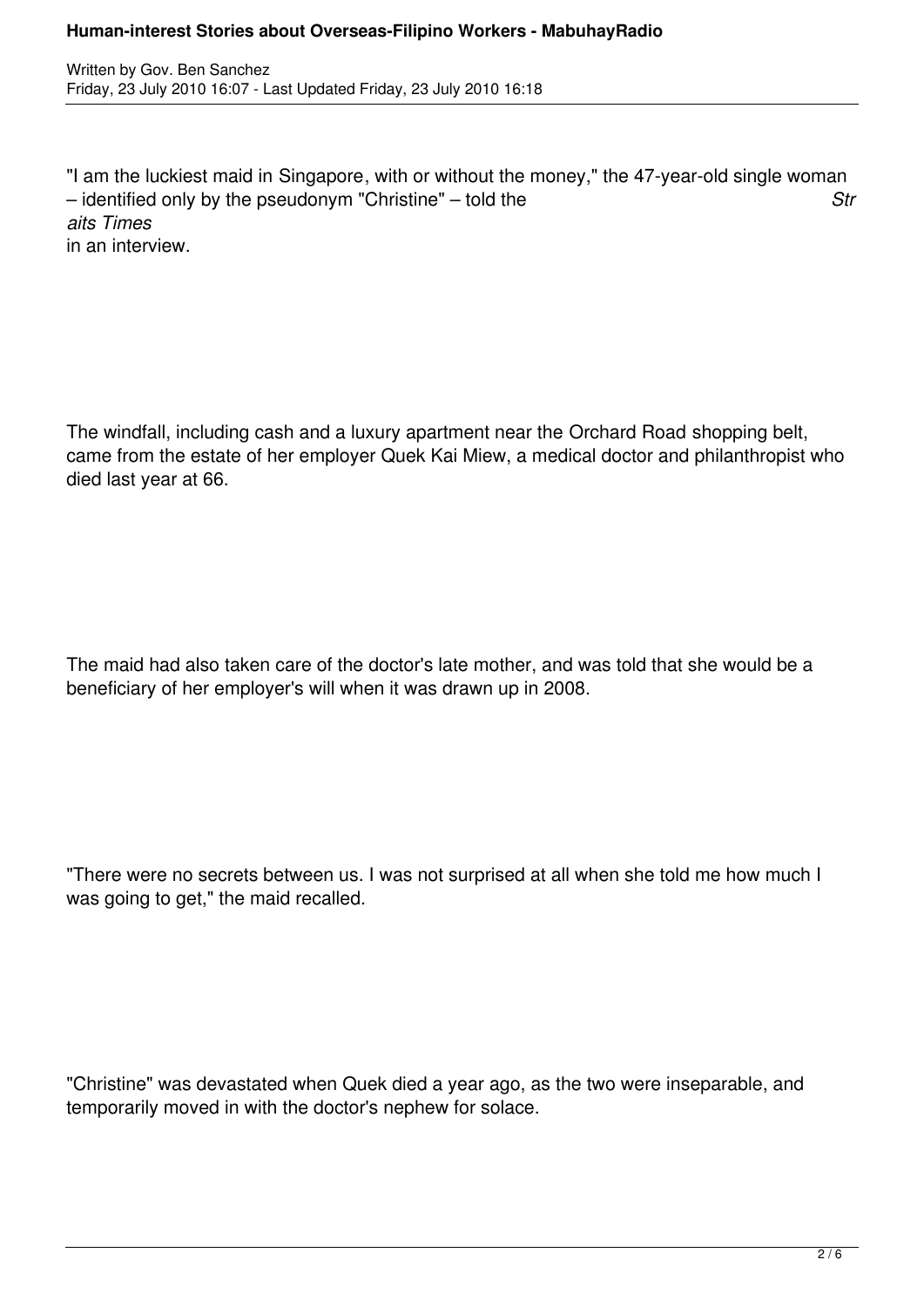"It was heartbreaking for me as I saw more years with Doctor Quek than with my own mother. I would break down every time I thought about her. I could not be by myself," she said.

"I was always beside her. Wherever she went, I was with her."

The maid, who is now applying for permanent residency in Singapore, said her newfound wealth had not changed her lifestyle.

"I do not really think much about the money I got. I just live my life as I did before, and not as a rich person," the maid, dressed simply in a blouse and slacks with short-cropped hair, was quoted as saying.

"I am still who I was before. I cannot behave differently because I have money now. Even my Filipino maid friends here still treat me the same."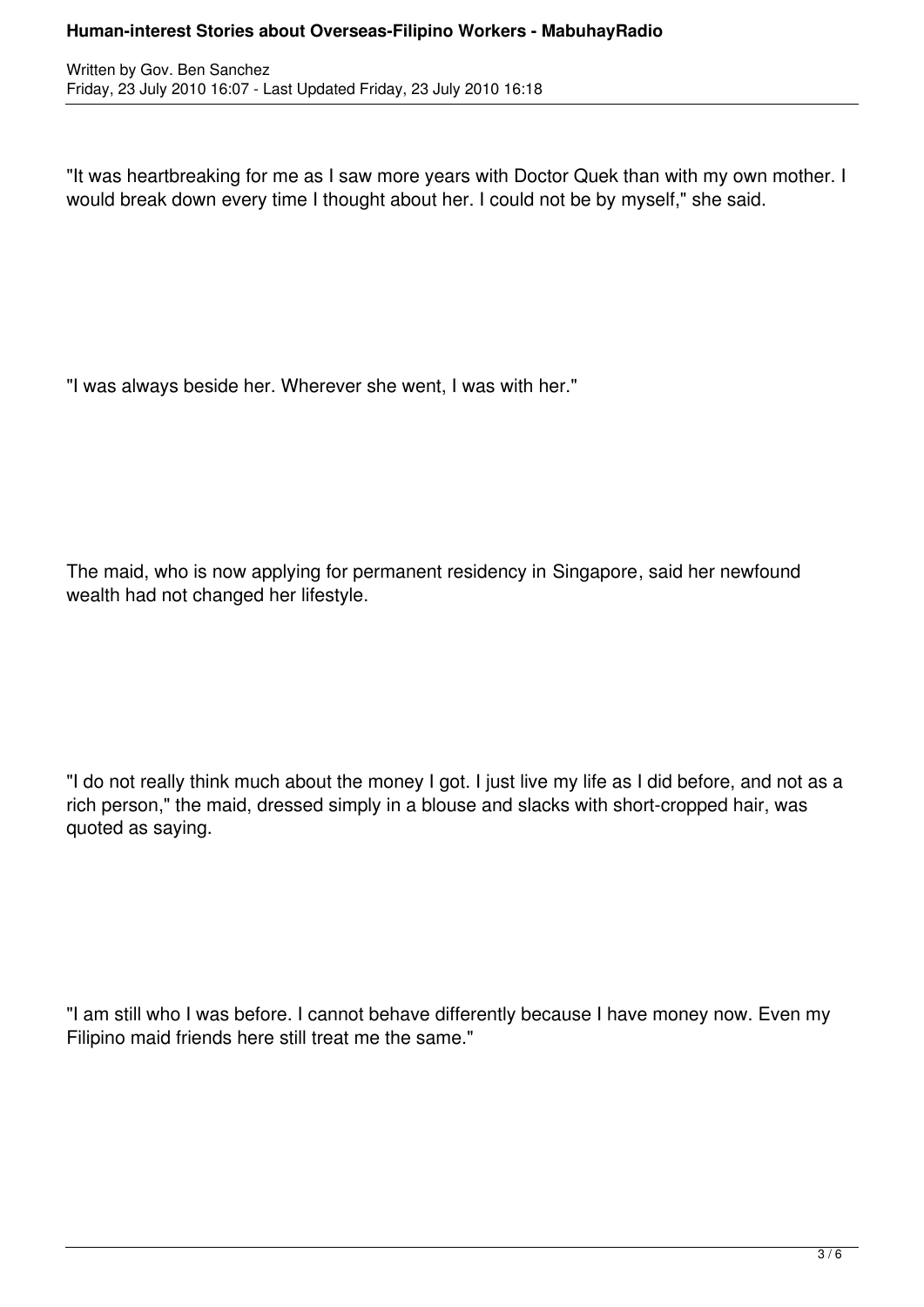### **Human-interest Stories about Overseas-Filipino Workers - MabuhayRadio**

Written by Gov. Ben Sanchez Friday, 23 July 2010 16:07 - Last Updated Friday, 23 July 2010 16:18

{xtypo\_quote} Nearly 200,000 foreign maids, mostly from the Philippines and Indonesia, work in affluent Singapore , which has a population of five-million. {/xtypo\_quote}

**Here is the second story, this time from the Big Apple.**

# **NAFCON-US Demands Justice for 4 Filipino Nurses Fired for Speaking Tagalog at Work**

From a Press Release Issued by NAFCON-US

N ew York— The National Alliance for Filipino Concerns (NAFCON-US) expresses solidarity with the Four Filipino nurses who claimed they were fired by the Bon Secours Baltimore Health System for speaking Tagalog at work. NAFCON applauds the nurses for their courage in filing a discrimination complaint before the US Equal Employment Opportunity Commission.

The nurses, Corina Capunitan Yap, Anna Rowena Rosales, Hachelle Natano, and Jazziel Granada claimed their employer terminated them without due process and dismissed them solely for speaking in their native tongue. The nurses are being represented by the Migrant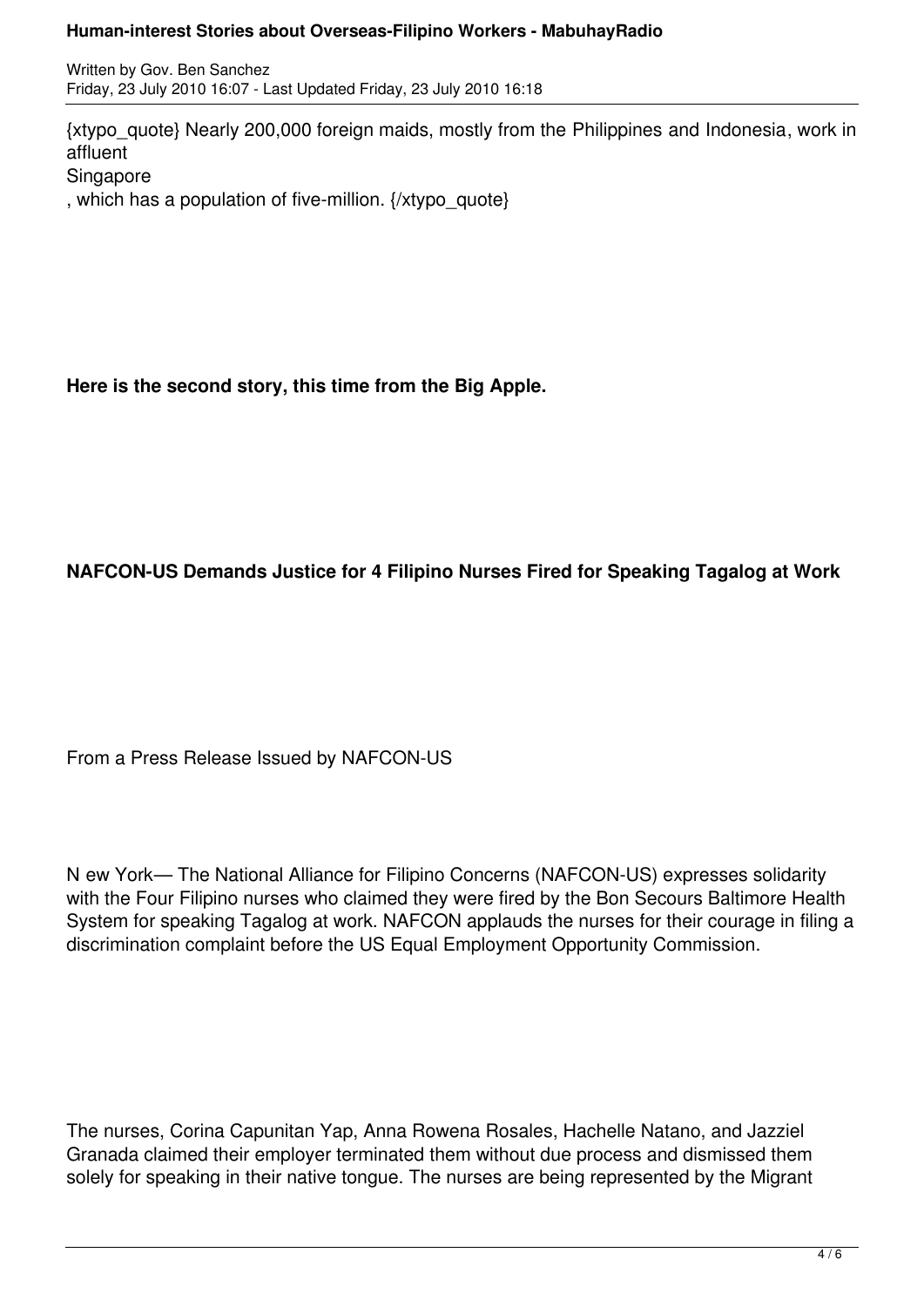### **Human-interest Stories about Overseas-Filipino Workers - MabuhayRadio**

Written by Gov. Ben Sanchez Friday, 23 July 2010 16:07 - Last Updated Friday, 23 July 2010 16:18

Heritage Commission, a member of NAFCON-US.

According to their Attorney Arnedo Valera, "The hospital's policy states that English is the principal language of their customers and must be the exclusive language spoken and written by all employees while on duty in the emergency department. However, the nurses say that they do not recall speaking in Tagalog in front or while providing patient care in the Emergency Department. They admit speaking in their native language only during breaks at the Nurses Station."

Valera asked the EEOC to investigate the complaint and if the hospital's English-only rule in the workplace violates the Civil Rights Act.

T itle VII of the Civil Rights Act of 1964 is a federal law that protects individuals from discrimination based upon national origin and race. Some courts and governmental agencies have said that discrimination based on language is a form of national origin discrimination because primary language is closely related to the place a person comes from. "Should the EEOC find probable cause in the nurses' complaint," Valera explains, "the EEOC will issue a right to sue, after which they will file a case against Bon Secours Baltimore Health System before the district court and seek punitive damages of up to \$500,000 for all four nurses.

There are over 4-million Filipinos in the United States, the largest Filipino population outside of